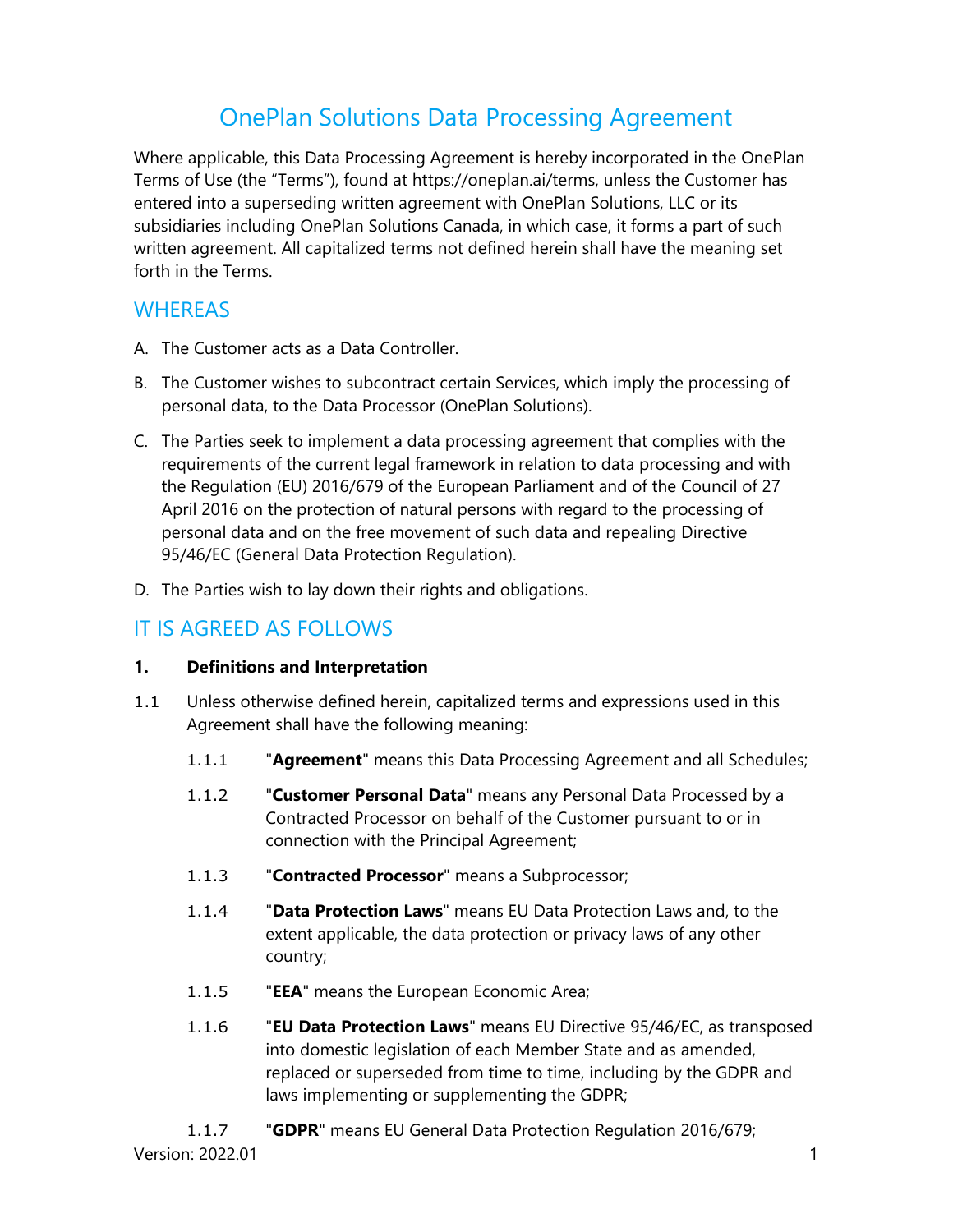#### 1.1.8 "**Data Transfer**" means:

- 1.1.8.1 a transfer of Customer Personal Data from the Customer to a Contracted Processor; or
- 1.1.8.2 an onward transfer of Customer Personal Data from a Contracted Processor to a Subcontracted Processor, or between two establishments of a Contracted Processor.

In each case, where such transfer would be prohibited by Data Protection Laws (or by the terms of data transfer agreements put in place to address the data transfer restrictions of Data Protection Laws);

- 1.1.9 **"Services"** means the SaaS services the Data Processor provides;
- 1.1.10 "**Subprocessor**" means any person appointed by or on behalf of Processor to process Personal Data on behalf of the Customer in connection with the Agreement:
	- 1.1.10.1 The Customer hereby approves those third parties listed below (the "Subprocessors"), which are compliant with GDPR requirements regarding transfers of Customer Personal Information to a third country:
		- Microsoft Azure. OnePlan's solutions are hosted in Microsoft Azure data centers.
		- Zendesk. OnePlan's customer service tool is Zendesk.
- 1.2 The terms, "**Commission**", "**Controller**", "**Data Subject**", "**Member State**", "**Personal Data**", "**Personal Data Breach**", "**Processing**" and "**Supervisory Authority**" shall have the same meaning as in the GDPR, and their cognate terms shall be construed accordingly.

## **2. Processing of Customer Personal Data**

- 2.1 Processor shall:
	- 2.1.1 comply with all applicable Data Protection Laws in the Processing of Customer Personal Data; and
	- 2.1.2 not Process Customer Personal Data other than on the relevant Customer's documented instructions.
- 2.2 The Customer instructs Processor to process Customer Personal Data.

### **3. Processor Personnel**

Processor shall take reasonable steps to ensure the reliability of any employee, agent or contractor of any Contracted Processor who may have access to the Customer Personal Data, ensuring in each case that access is strictly limited to those individuals who need to know / access the relevant Customer Personal Data, as strictly necessary for the purposes of the Principal Agreement, and to comply with Applicable Laws in the context of that

Version: 2022.01 2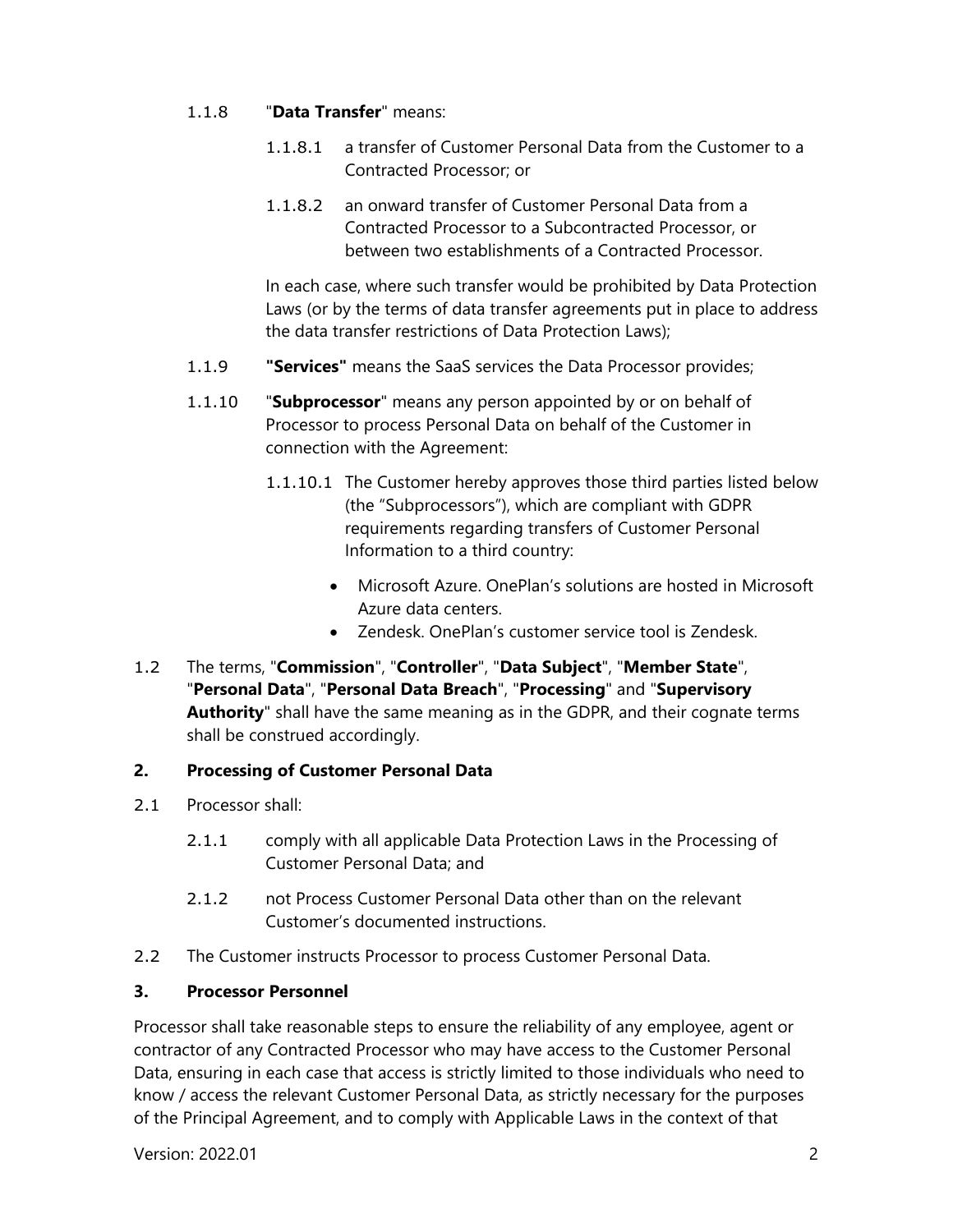individual's duties to the Contracted Processor, ensuring that all such individuals are subject to confidentiality undertakings or professional or statutory obligations of confidentiality.

## **4. Security**

- 4.1 Taking into account the state of the art, the costs of implementation and the nature, scope, context and purposes of Processing as well as the risk of varying likelihood and severity for the rights and freedoms of natural persons, Processor shall in relation to the Customer Personal Data implement appropriate technical and organizational measures to ensure a level of security appropriate to that risk, including, as appropriate, the measures referred to in Article 32(1) of the GDPR.
- 4.2 In assessing the appropriate level of security, Processor shall take account in particular of the risks that are presented by Processing, in particular from a Personal Data Breach.

## 5. **Subprocessing**

5.1 Processor shall not appoint (or disclose any Customer Personal Data to) any Subprocessor unless required or authorized by the Customer.

## **6. Data Subject Rights**

- 6.1 Taking into account the nature of the Processing, Processor shall assist the Customer by implementing appropriate technical and organisational measures, insofar as this is possible, for the fulfilment of the Customer's obligations, as reasonably understood by the Customer, to respond to requests to exercise Data Subject rights under the Data Protection Laws.
- 6.2 Processor shall:
	- 6.2.1 promptly notify the Customer if it receives a request from a Data Subject under any Data Protection Law in respect of the Customer's Personal Data; and
	- 6.2.2 ensure that it does not respond to that request except on the documented instructions of the Customer or as required by Applicable Laws to which the Processor is subject, in which case Processor shall to the extent permitted by Applicable Laws inform the Customer of that legal requirement before the Contracted Processor responds to the request.

## 7. **Personal Data Breach**

7.1 Processor shall notify the Customer without undue delay upon Processor becoming aware of a Personal Data Breach affecting the Customer's Personal Data, providing the Customer with sufficient information to allow the Customer to meet any obligations to report or inform Data Subjects of the Personal Data Breach under the Data Protection Laws.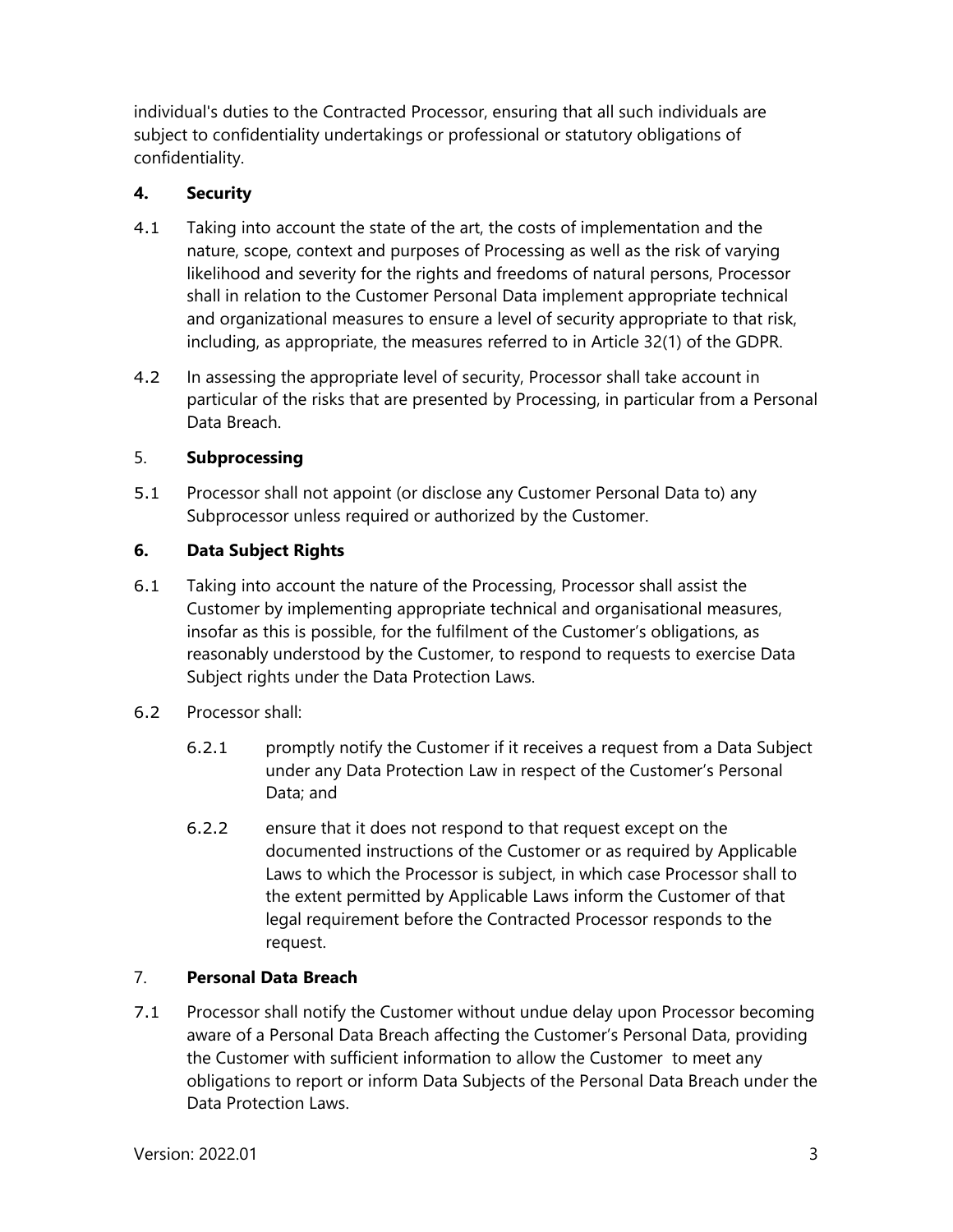7.2 Processor shall co-operate with the Customer and take reasonable commercial steps as are directed by the Customer to assist in the investigation, mitigation and remediation of each such Personal Data Breach.

### **8. Data Protection Impact Assessment and Prior Consultation**

Processor shall provide reasonable assistance to the Customer with any data protection impact assessments, and prior consultations with Supervising Authorities or other competent data privacy authorities, which the Customer reasonably considers to be required by article 35 or 36 of the GDPR or equivalent provisions of any other Data Protection Law, in each case solely in relation to Processing of the Customer Personal Data by, and taking into account the nature of the Processing and information available to, the Contracted Processors.

#### **9. Deletion or return of Customer Personal Data**

- 9.1 Subject to this section 9 Processor shall promptly and in any event within 10 business days of the date of cessation of any Services involving the Processing of the Customer's Personal Data (the "**Cessation Date**"), delete and procure the deletion of all copies of those the Customer's Personal Data.
- 9.2 Processor shall provide written certification to the Customer that it has fully complied with this section 9 within 10 business days of the Cessation Date.

#### **10. Audit rights**

- 10.1 Subject to this section 10, Processor shall make available to the Customer on request all information necessary to demonstrate compliance with this Agreement, and shall allow for and contribute to audits, including inspections, by the Customer or an auditor mandated by the Customer in relation to the Processing of the Customer's Personal Data by the Contracted Processors.
- 10.2 Information and audit rights of the Customer only arise under section 10.1 to the extent that the Agreement does not otherwise give them information and audit rights meeting the relevant requirements of Data Protection Law.

### **11. Data Transfer**

11.1 The Processor may not transfer or authorize the transfer of Data to countries outside the EU and/or the European Economic Area (EEA) without the prior written consent of the Customer. If personal data processed under this Agreement is transferred from a country within the European Economic Area to a country outside the European Economic Area, the Parties shall ensure that the personal data are adequately protected. To achieve this, the Parties shall, unless agreed otherwise, rely on EU approved standard contractual clauses for the transfer of personal data.

#### **12. General Terms**